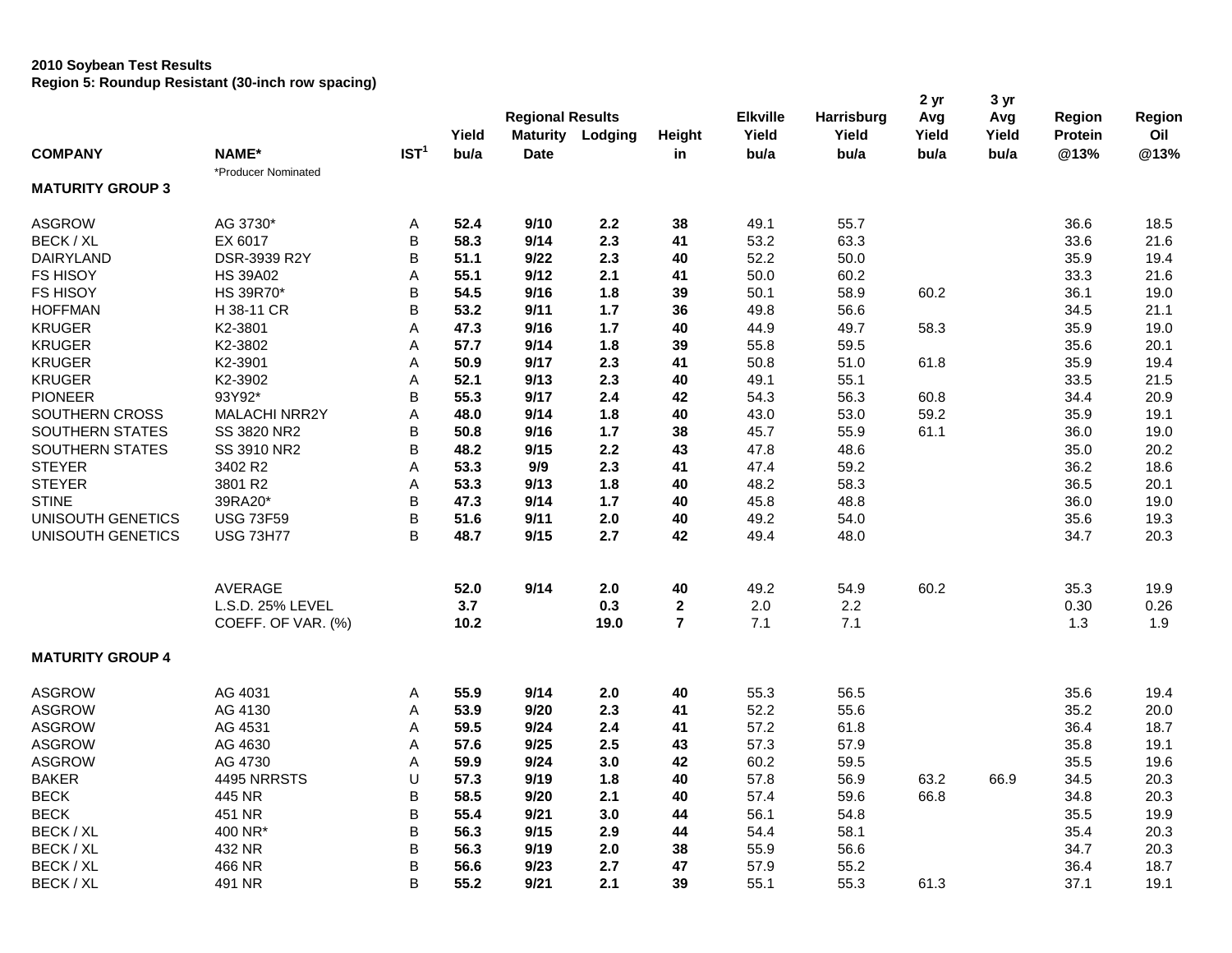## **2010 Soybean Test Results Region 5: Roundup Resistant (30-inch row spacing)**

|                   |                      |                  |       | <b>Regional Results</b> |         |        | <b>Elkville</b> | <b>Harrisburg</b> | 2 <sub>yr</sub><br>Avg | 3 yr<br>Avg | Region         | Region |
|-------------------|----------------------|------------------|-------|-------------------------|---------|--------|-----------------|-------------------|------------------------|-------------|----------------|--------|
|                   |                      |                  | Yield | <b>Maturity</b>         | Lodging | Height | Yield           | Yield             | Yield                  | Yield       | <b>Protein</b> | Oil    |
| <b>COMPANY</b>    | NAME*                | IST <sup>1</sup> | bu/a  | <b>Date</b>             |         | in     | bu/a            | bu/a              | bu/a                   | bu/a        | @13%           | @13%   |
|                   | *Producer Nominated  |                  |       |                         |         |        |                 |                   |                        |             |                |        |
| DAIRYLAND         | DSR-4242 R2Y         | B                | 52.4  | 9/24                    | 2.8     | 47     | 54.3            | 50.5              |                        |             | 37.1           | 18.4   |
| <b>DELTA GROW</b> | 4460 RR              | B                | 55.9  | 9/23                    | 2.9     | 45     | 56.6            | 55.1              |                        |             | 35.0           | 19.7   |
| <b>DELTA GROW</b> | <b>4470 RRSTS</b>    | B                | 57.9  | 9/20                    | 1.9     | 38     | 55.2            | 60.6              | 66.3                   |             | 35.0           | 20.2   |
| <b>DELTA GROW</b> | 4880 RR              | B                | 55.5  | 9/28                    | 2.8     | 43     | 59.1            | 51.9              |                        |             | 37.8           | 18.3   |
| <b>DELTA GROW</b> | 4970 RR              | B                | 52.5  | 10/1                    | 3.5     | 49     | 54.8            | 50.1              | 54.8                   |             | 37.0           | 18.1   |
| <b>DELTA GROW</b> | 4975 RR              | B                | 54.3  | 9/26                    | 2.5     | 43     | 54.9            | 53.8              | 58.3                   |             | 35.0           | 19.7   |
| DYNA-GRO          | 33A40                | B                | 51.1  | 9/16                    | 2.3     | 42     | 50.8            | 51.3              | 61.0                   | 64.6        | 34.8           | 20.3   |
| DYNA-GRO          | 36C44                | B                | 56.4  | 9/20                    | 1.9     | 38     | 53.1            | 59.7              | 64.5                   |             | 34.7           | 20.2   |
| DYNA-GRO          | 37RY47               | A                | 60.5  | 9/24                    | 2.6     | 43     | 60.3            | 60.8              |                        |             | 36.1           | 18.8   |
| DYNA-GRO          | 38RY45               | A                | 57.1  | 9/20                    | 1.9     | 39     | 57.8            | 56.5              |                        |             | 35.4           | 19.7   |
| <b>EXCEL</b>      | <b>8486 NNRR</b>     | B                | 56.0  | 9/23                    | 2.6     | 46     | 58.3            | 53.7              |                        |             | 36.2           | 19.0   |
| <b>FS HISOY</b>   | <b>HS 40A02</b>      | A                | 52.9  | 9/16                    | 2.6     | 44     | 51.8            | 54.1              |                        |             | 34.4           | 20.5   |
| <b>FS HISOY</b>   | <b>HS 42A02</b>      | Α                | 57.7  | 9/22                    | 2.1     | 40     | 56.0            | 59.4              |                        |             | 35.2           | 19.5   |
| <b>FS HISOY</b>   | <b>HS 4366</b>       | B                | 56.6  | 9/17                    | 1.9     | 39     | 56.0            | 57.1              | 60.6                   | 62.9        | 36.6           | 19.7   |
| FS HISOY          | <b>HS 44A02</b>      | A                | 54.2  | 9/23                    | 3.0     | 47     | 54.5            | 54.0              |                        |             | 36.0           | 18.8   |
| FS HISOY          | <b>HS 45A02</b>      | A                | 54.4  | 9/21                    | 1.9     | 39     | 52.9            | 55.9              |                        |             | 35.7           | 19.3   |
| <b>FS HISOY</b>   | HS 45T70*            | B                | 57.8  | 9/21                    | 1.9     | 37     | 56.9            | 58.8              | 65.2                   | 67.7        | 34.8           | 20.3   |
| <b>FS HISOY</b>   | <b>HS 47A02</b>      | A                | 55.7  | 9/23                    | 3.0     | 46     | 56.2            | 55.2              |                        |             | 36.0           | 19.8   |
| FS HISOY          | HS 47A91*            | Α                | 58.9  | 9/25                    | 2.6     | 40     | 55.3            | 62.5              |                        |             | 35.8           | 18.9   |
| FS HISOY          | HS 48R70*            | B                | 54.7  | 9/26                    | 2.6     | 44     | 57.1            | 52.4              | 61.0                   | 62.5        | 36.2           | 19.3   |
| <b>HOFFMAN</b>    | H 40-10 CR           | B                | 52.4  | 9/15                    | 2.3     | 42     | 52.7            | 52.2              | 60.8                   |             | 35.2           | 20.2   |
| <b>HOFFMAN</b>    | H 43-09 CR           | B                | 54.1  | 9/20                    | 2.7     | 45     | 56.6            | 51.5              |                        |             | 35.4           | 20.1   |
| <b>HOFFMAN</b>    | H 46-09 CR           | B                | 58.4  | 9/24                    | 2.5     | 46     | 59.4            | 57.4              | 64.2                   |             | 35.6           | 20.3   |
| <b>HOFFMAN</b>    | H 46-11 CR           | B                | 53.4  | 9/19                    | 2.9     | 43     | 51.5            | 55.3              |                        |             | 35.7           | 19.9   |
| <b>HOFFMAN</b>    | H 48-10 CR           | B                | 54.4  | 9/28                    | 2.9     | 43     | 55.8            | 53.0              | 58.3                   |             | 38.0           | 18.2   |
| <b>KRUGER</b>     | K2-4101              | A                | 44.0  | 9/15                    | 2.2     | 42     | 41.8            | 46.3              |                        |             | 36.2           | 19.3   |
| <b>KRUGER</b>     | K2-4201              | Α                | 50.1  | 9/20                    | 2.7     | 47     | 49.6            | 50.5              |                        |             | 36.7           | 18.0   |
| <b>KRUGER</b>     | K2-4202              | A                | 56.3  | 9/18                    | 2.6     | 45     | 55.1            | 57.5              |                        |             | 35.7           | 19.1   |
| <b>KRUGER</b>     | K2-4302              | Α                | 60.0  | 9/21                    | 2.6     | 43     | 57.7            | 62.3              |                        |             | 35.4           | 19.5   |
| <b>KRUGER</b>     | K2-4501              | A                | 58.4  | 9/25                    | 2.6     | 42     | 57.4            | 59.5              |                        |             | 36.2           | 18.8   |
| <b>KRUGER</b>     | K2-4601              | Α                | 56.3  | 9/21                    | 1.9     | 40     | 55.4            | 57.2              |                        |             | 34.9           | 19.8   |
| <b>KRUGER</b>     | K2-4701              | A                | 54.2  | 9/24                    | 2.7     | 44     | 56.9            | 51.4              |                        |             | 35.8           | 19.0   |
| <b>MYCOGEN</b>    | 5N450 RR*            | B                | 49.9  | 9/23                    | 3.0     | 45     | 51.3            | 48.5              |                        |             | 34.3           | 20.2   |
| <b>PIONEER</b>    | 94Y01*               | B                | 56.2  | 9/17                    | 2.6     | 43     | 53.0            | 59.4              | 62.4                   | 65.6        | 33.4           | 21.3   |
| <b>PIONEER</b>    | 94Y20*               | B                | 55.5  | 9/17                    | 3.1     | 47     | 55.1            | 55.9              | 59.7                   | 63.2        | 35.7           | 20.6   |
| <b>PIONEER</b>    | 94Y60*               | B                | 55.2  | 9/21                    | 1.9     | 40     | 55.4            | 55.1              | 62.3                   | 65.6        | 36.7           | 19.3   |
| <b>PIONEER</b>    | 94Y70*               | B                | 58.8  | 9/24                    | 2.7     | 49     | 59.2            | 58.5              | 62.6                   | 64.7        | 35.0           | 19.9   |
| <b>PIONEER</b>    | 94Y80*               | B                | 54.9  | 9/23                    | 3.1     | 46     | 51.4            | 58.3              |                        |             | 35.7           | 19.7   |
| SOUTHERN CROSS    | <b>CALEB NRRSTS</b>  | B                | 58.5  | 9/22                    | 1.9     | 39     | 58.7            | 58.2              | 66.4                   | 68.3        | 34.4           | 20.4   |
| SOUTHERN CROSS    | <b>ELAM NRR2YSTS</b> | A                | 59.1  | 9/24                    | 2.6     | 42     | 57.3            | 60.8              |                        |             | 36.3           | 18.7   |
| SOUTHERN CROSS    | JEDIDIAH NRR2Y       | A                | 53.2  | 9/15                    | 2.9     | 45     | 54.3            | 52.0              |                        |             | 34.4           | 20.6   |